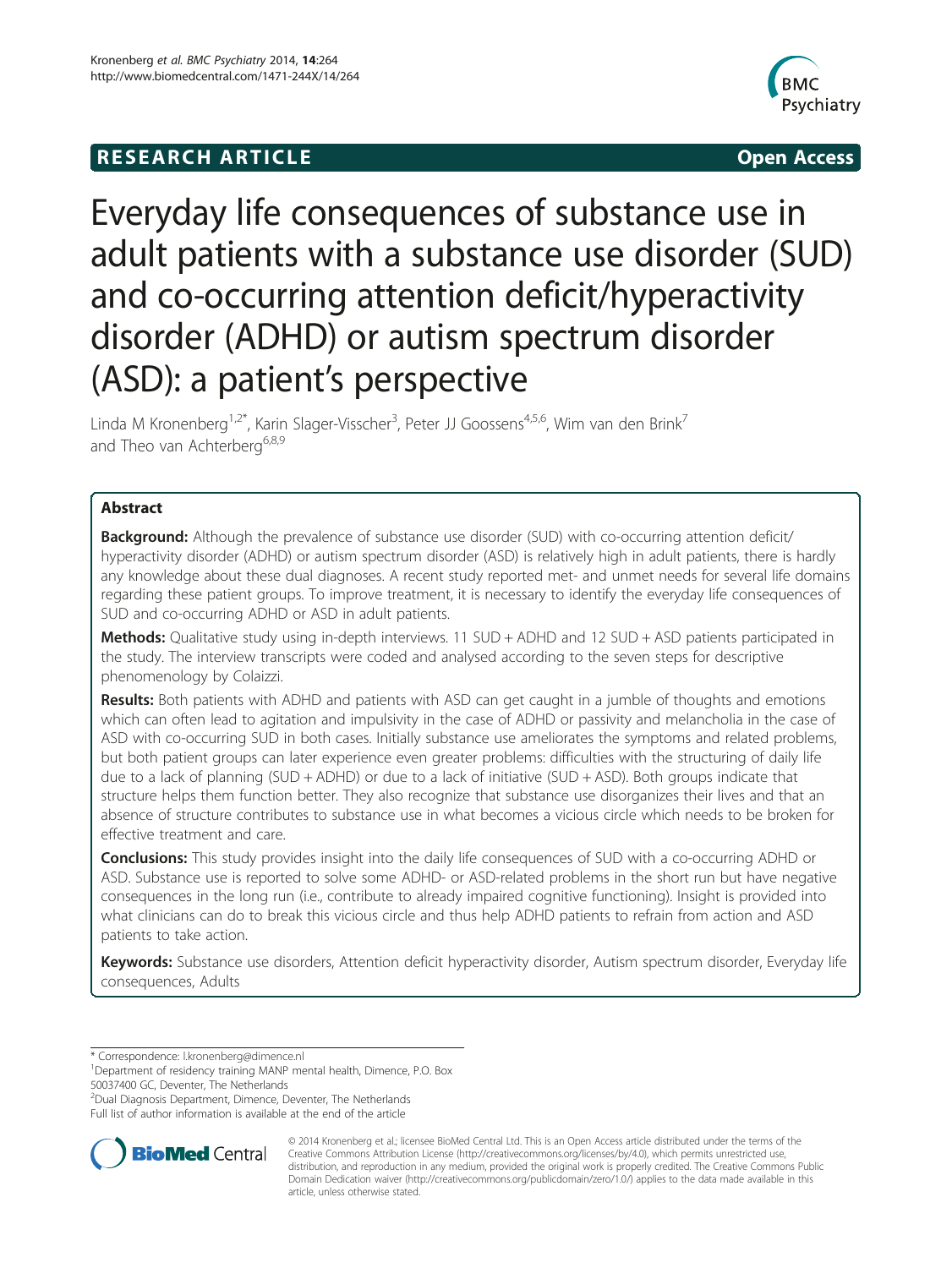## Background

Mental disorders can frequently co-occur with a substance use disorder (SUD) or some other disorder. Such cooccurrence is often referred to as a dual diagnosis, which can itself refer to either life-time co-occurrence or current co-occurrence. For clinical purposes and needs assessment, current co-occurrence is more important than life-time cooccurrence.

The co-occurrence of SUD and other mental disorders is very common: about 50% of individuals with severe and persistent mental disorders are affected by substance use [[1](#page-7-0)-[3\]](#page-7-0). Some studies have specifically examined the cooccurrence of SUD with schizophrenia, bipolar disorder, psychosis, depressive disorder or anxiety disorder [\[1,4,5](#page-7-0)]. Similarly, the co-occurrence of SUD with attention deficit/ hyperactivity disorder (ADHD) has been examined quite extensively. And a recent meta-analysis of the prevalence of attention-deficit hyperactivity disorder in substance use disorder patients showed 23% of all patients with SUD to meet the criteria for adult ADHD [\[6\]](#page-7-0). Studies of the cooccurrence of SUD and autism spectrum disorders (ASD) are scarce [\[7\]](#page-8-0). In recent research, however, the lifetime prevalence of SUD in connection with ASD has been reported to range from 11% to 29% [\[8-10\]](#page-8-0). The sample sizes have been limited ( $n = 122$ ,  $n = 54$  and  $n = 70$  respectively) in these studies, however.

A very recent study showed about 1% of the general population to have adult ADHD with a co-occurring SUD while 0.1-0.2% of the general population has an ASD with a co-occurring SUD [[11\]](#page-8-0).

Studies have further shown the co-occurrence of SUD with other psychiatric disorders to be associated with not only ineffective treatment and care but also an unfavourable treatment course and outcome [\[12-14\]](#page-8-0). In a recent study the objective care needs of SUD patients with cooccurring ADHD or ASD were determined [[11](#page-8-0)]. Met- and unmet needs were reported for several life domains and it was suggested that further research should focus on the (subjective) psychological consequences of substance use in SUD patients with ADHD (SUD + ADHD) or ASD (SUD + ASD). This calls for in-depth, qualitative study of substance use and related daily problems.

In light of the above, we undertook a qualitative, interview study to answer the following research question: What are the everyday life consequences of substance use in adult patients with a substance use disorder (SUD) and co-occurring attention deficit/hyperactivity disorder (ADHD) or autism spectrum disorder (ASD) from a patient's perspective?

## Methods

## Study design and procedure

A qualitative, interview study was conducted among a population of treatment-seeking patients with a dual diagnosis of SUD and ADHD or SUD and ASD.

Open, in-depth semi-structured interviews were used in which patients in both groups were questioned about the consequences of their illness for everyday life using the patient's perspective as the guiding principle. The study was approved by a certified medical ethics committee (Commissie Mensgebonden Onderzoek Regio Arnhem-Nijmegen) and by the institutional review board of Dimence (Commissie Wetenschappelijk Onderzoek). All participants signed informed consent for participation in the study.

The interviews were conducted first with a group of SUD + ADHD patients in the period of December 2011 to May 2012 and then with a group of  $SUD + ASD$  patients in the period of June 2012 to October 2012. All of the interviews were conducted by one of two researchers who thus conducted half of the interviews for each patient group. The interviews were then transcribed verbatim.

### Target patient population and selection criteria

Patients with SUD and a co-occurring ADHD or ASD were recruited using the following inclusion and exclusion criteria. Inclusion: outpatient treatment for SUD; age 18–65; IQ >80; current DSM-IV diagnosis of SUD and current DSM-IV diagnosis of ADHD or ASD; mastery of the Dutch language. Exclusion: diagnoses of SUD and both ADHD and ASD. All patients were recruited from an outpatient, dual diagnosis, treatment facility in the Netherlands.

Out of 122 patients, 72 told that they were willing to participate in the further study. Of these 72 patients, nine were diagnosed with both ADHD and ASD in addition to SUD and therefore excluded from further inclusion, leaving a total of 63 eligible patients.

A total of 37 SUD + ADHD patients were then approached for this study: seven patients could no longer be reached and 13 refused to participate despite their initial willingness to do so. An interview was thus planned for 17 patients, but 5 did not show up then. One patient also had to be excluded due to hospitalization at the time of the planned interview. This left 11 SUD + ADHD patients to participate in the study.

A total of 26 SUD + ASD patients were approached for this study as well: 5 could no longer be reached and 7 refused to participate despite initial willingness to do so. An interview was planned for 14 patients, but 2 of them did not show up. In the end,  $12$  SUD + ASD patients were interviewed for a total of 23 patients participating in the present study.

#### Interview topics

The in-depth interviews were conducted with the aid of a topic list which draws upon the results of a previousstudy [\[11](#page-8-0)]. Impairments, unmet needs, and clearly met needs were probed for a number of life domains (see Table [1\)](#page-2-0).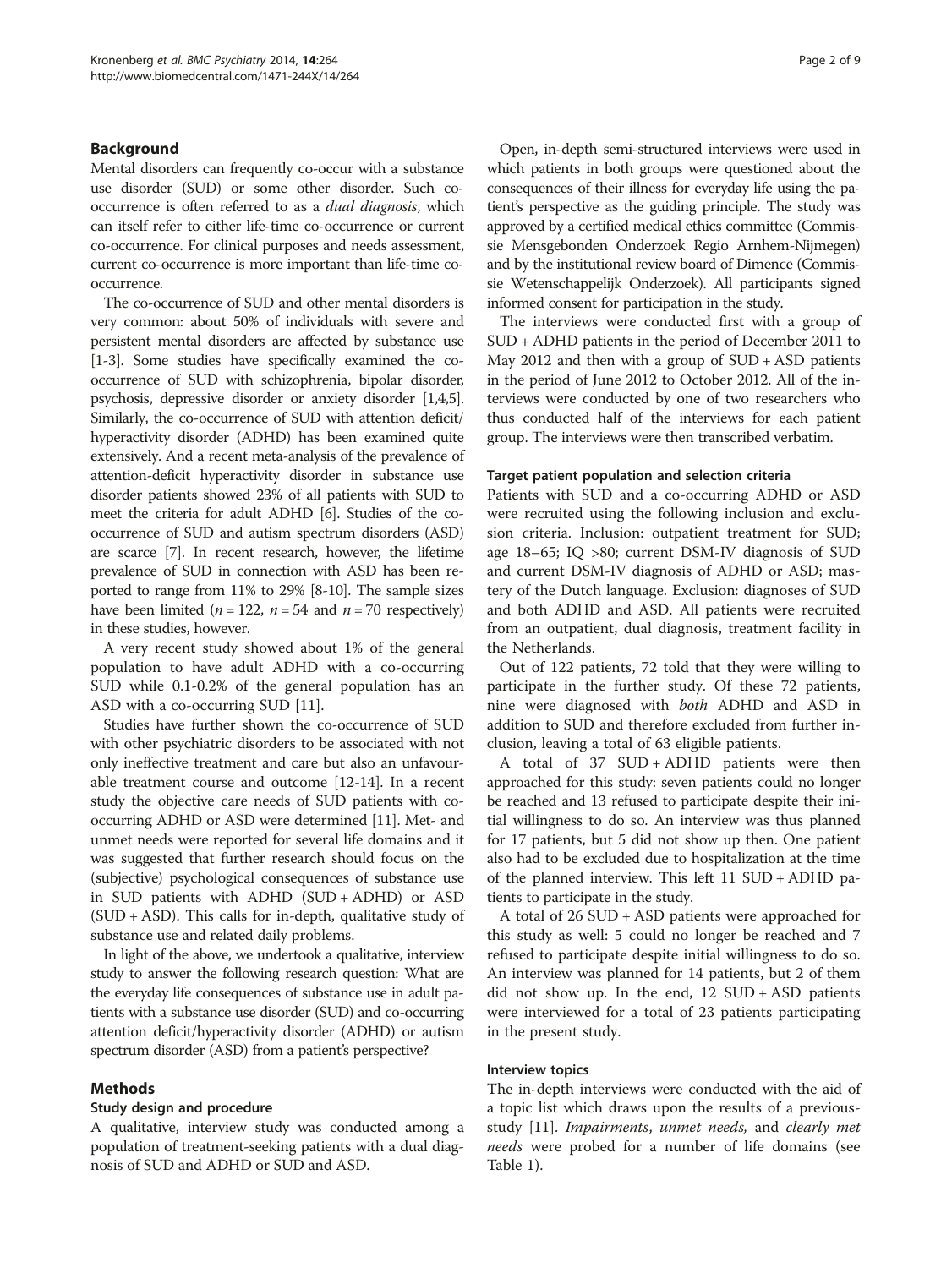<span id="page-2-0"></span>Table 1 Interview topic list (i.e., domains of life for which impairments and needs were probed)

| Life domains indicated from previous<br>study | <b>Topics for present</b><br>study |  |  |
|-----------------------------------------------|------------------------------------|--|--|
| Psychiatric health                            |                                    |  |  |
| Psychological distress                        | Mental health                      |  |  |
| Mental health                                 |                                    |  |  |
| Drugs                                         |                                    |  |  |
| Alcohol                                       | Addiction                          |  |  |
| Unemployment                                  |                                    |  |  |
| Day time activity                             | Daily activities                   |  |  |
| Looking after the home                        |                                    |  |  |
| Family/social relations                       |                                    |  |  |
| Company                                       | Social functioning                 |  |  |
| Money                                         |                                    |  |  |
| Finances                                      | Finance                            |  |  |
| Physical health*                              | Physical health                    |  |  |
| Sexuality**                                   | Sexuality                          |  |  |
| $*$ CLID + ADHD only                          |                                    |  |  |

\*SUD + ADHD only. \*\*SUD + ASD only.

The topic list was used as guidance during the interview. By posing open questions, the patients were invited to describe in detail their ideas, attitudes, experiences, and behaviour. Sample questions were: What are your problems like, and how do they relate to your alcohol or drug use? What does this combination of SUD and ADHD/ASD mean for you? and How does the combination of SUD and ADHD/ASD relate to your everyday life?

## Coding and analysis of the interview transcripts

Given the qualitative nature of our study, the interview transcripts were coded and analyzed in a cyclic process. However, keeping the groups separated helped to focus on the in-depth knowledge within each group. Throughout this process, the routines followed and the coding procedures applied were discussed between the researchers and, in this manner, consistency of assessment was assured. The coding and analysis of the data was performed using the MAXQDA2010 software. And, in doing this, the seven steps for descriptive phenomenology outlined by Colaizzi [\[15](#page-8-0)] were followed.

In order to gain an overall impression of the data, the interview transcripts were first read as a whole (step 1). Then both interviewers independently selected and coded significant statements (steps 2 and 3). Related codes were then identified and grouped together under the themes they represented (step 4). Thereafter, a subset of 6 of the 23 interview transcripts was coded by both researchers and the findings compared.

After the completion of the first 7 interviews for each of the patient groups, an interim analysis was performed

(step 5). The results of this analysis were then used to guide the subsequent interviews. The emerging themes and insights were thoroughly discussed in preparation for the subsequent interviews.

In the subsequent interviews, the themes identified in step 5 were used to determine whether new codes would emerge which could not be grouped within the existing themes or data saturation was reached.

In the next step of the analyses, the interviews from the two groups were examined as a whole but also compared to identify general and group-specific themes (step 6). The outcomes of the analyses were then summarized and sent to the participants for feedback and validation of the results (written member check, step 7). Unfortunately, none of the participants responded to our request for a written member check.

## Results

For both patient groups  $(SUD + ADHD N = 11; SUD +$ ASD  $N = 12$ ), the need for care according to the EuropASI [\[11](#page-8-0)] was very similar to that of the total group of eligible patients  $(N = 63)$  for 5 of the 8 EuropASI domains. Only small differences were detected for the other 3 domains. More SUD + ADHD patients in the current sample were living alone and in both diagnostic groups in the current sample more patients were employed compared to the total eligible group. However, the differences were small and we thus conclude that the research groups were comparable to the total group of eligible patients.

The interviews with the patients lasted 60 minutes on average. The two patient groups were similar with regard to most socio-demographic characteristics; they only differed on gender composition and primary substance use. The SUD + ASD group included only males and 10 out of the 12 patients reported alcohol as their primary substance of use. The SUD + ADHD group included three women and eight men; primary substance use varied (see Table [2\)](#page-3-0).

Comparison of the initial steps in the coding and analysis of the interview transcripts showed that the researchers had selected the same statements as significant, assigned largely similar content codes to the selected statements, and also grouped the coded statements into similar themes.

Following the seven-step analytic procedure, the everyday life consequences of a dual diagnosis of SUD and ADHD or SUD and ASD were found to revolve around three main themes: (1) jumbled thoughts and emotions, (2) ambiguity of substance use, and (3) structure.

In the following, we further describe the everyday consequences and supply illustrative quotations (with the patient group and respondent number indicated in parentheses).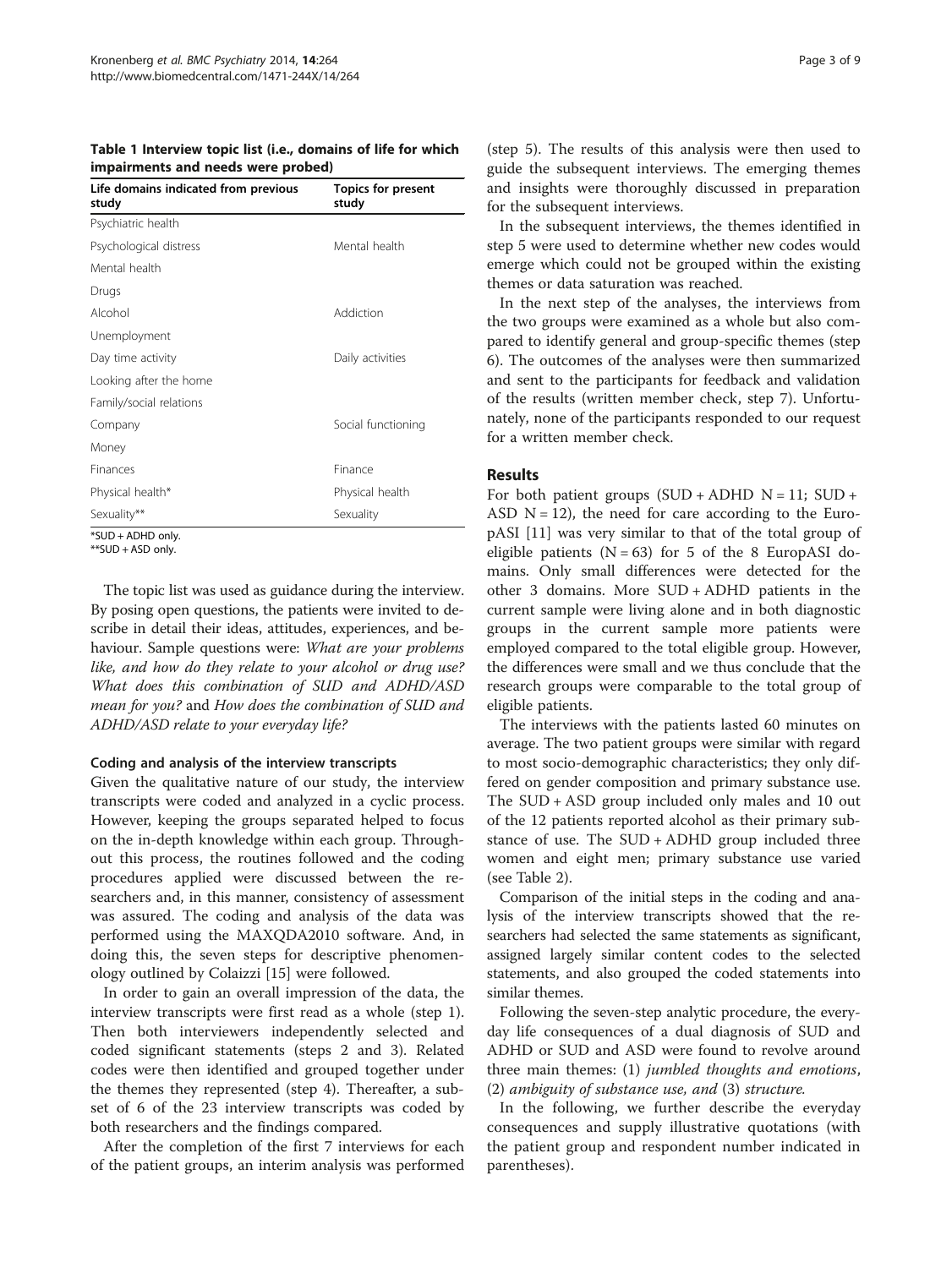<span id="page-3-0"></span>

|                                          |  |  | Table 2 Demographic and clinical characteristics of two |  |  |
|------------------------------------------|--|--|---------------------------------------------------------|--|--|
| dual-diagnosis patient groups $(n = 23)$ |  |  |                                                         |  |  |

|                                                                    | $SUD + ADHD$ | $SUD + ASD$ |
|--------------------------------------------------------------------|--------------|-------------|
| Total n                                                            | 11           | 12          |
| Male $n$ (%)                                                       | 8 (73%)      | 12 (100%)   |
| Age (mean)                                                         | 43           | 37          |
| Living                                                             |              |             |
| Alone $n$ (%)                                                      | 6 (55%)      | 5 (42%)     |
| With other(s) $n$ (%)                                              | 5 (45%)      | 7 (58%)     |
| <b>Employment</b>                                                  |              |             |
| Employed n (%)                                                     | 6 (55%)      | $6(50\%)$   |
| <b>Substance of abuse</b> (more than 3 years)                      |              |             |
| Alcohol n (%)                                                      | 2(18%)       | 3(25%)      |
| Cannabis n (%)                                                     |              | 1(8%)       |
| Alcohol + cocaine $n$ (%)                                          | 3(27%)       |             |
| Alcohol + cannabis $n$ (%)                                         | 1(9%)        | 5 (42%)     |
| Alcohol + medication $n$ (%)                                       |              | 1(8%)       |
| Alcohol + cocaine + amphetamine + ecstasy<br>n(%)                  | 2(18%)       |             |
| Alcohol + medication + cocaine +<br>amphetamine + cannabis $n$ (%) | 1(9%)        |             |
| Alcohol + heroine + cocaine +<br>amphetamine + ecstasy $n$ (%)     | 1(9%)        |             |
| Alcohol + cocaine + amphetamine +<br>cannabis + XTC $n$ (%)        |              | 1(8%)       |
| Extreme variety of substances (>6) $n$ (%)                         | 2(18%)       | 1(8%)       |

#### Jumble of thoughts and emotions

Both groups stated that they experience a jumble of emotions, including anger, distress and anxiety. Participants also said that they did not recognize emotions very well, and had difficulties understanding them. Furthermore, they were not able to handle their emotions and found it hard to sort them out and to put them into perspective. They often failed to make the connection between event and feeling, and vice versa.

Distressed, sad, happy…. those things actually blend in my case, so to name how I'm feeling, that's hard to do. (…) And that's what sometimes happens to me, that I'm really not feeling good and things just get worse because *I can't figure out the reason why.*  $(SUD + ASD 2)$ 

The jumble of emotions experienced by both groups of patients led to a vicious circle of negative thinking and feeling which led to vicious circle of symptoms and substance use. Both groups mentioned getting caught in this vicious circle and not being able to get out of it by, for instance, stopping the flow of negative thoughts and emotions.

That's because of us [people with ADHD] thinking that fast and much, and often we [people with ADHD] fill in many things by ourselves, and pick things up, a lot. That's why things come on stronger to us [people with ADHD] and stick longer. (SUD + ADHD 11)

The patients in the  $SUB + ADHD$  group frequently stated that they could not handle the flood of thoughts and emotions which they experienced. This could lead to agitation, which could trigger further impulsiveness. What is meant here is that patients cannot put the break on and therefore race past their own and others limits with serious negative consequences, such as using more addictive substances and/or experiencing more interpersonal conflicts.

In contrast, patients in the  $SUB + ASD$  group frequently expressed that the overload of stimuli caused by the jumble of thoughts and emotions made them passive and melancholic. This obviously had a negative impact on their quality of life. Feeling lonely and searching for some perspective in life are frequently mentioned by patients with SUD + ASD. In a relationship or similar contact, passive and melancholic feelings were also often reported to stand in the way of sexual activity.

I always go on, and on, and on (…) you just get tired and more tired. The consequence of this is becoming less focused, and that makes you more and more impulsive. (SUD + ADHD 11)

Especially when I'm tired and worn out, I become very hyper  $(...)$  then you go bouncing. Becoming more inefficient. (…) what I'll often do then, when I'm totally worn out, is use drugs … really lots of them.... (SUD + ADHD 7)

I've got the idea that I can get lost in my head, in thought, which makes me lose time sometimes and that is what's keeping me from getting to action.  $(SUD + ASD 3)$ 

By now I know my mind is processing data very slowly, and if I want to live a pleasant and meaningful life then I'll have to stop working as hard as I did before and I shouldn't want to anymore. But that's a hard nut to crack. (…) and to me that's still intense and it really makes me worry about if I'll get a girlfriend ever? Will I ever get to live with someone? (…) And sometimes that really makes me sad  $(...)$ . It makes me feel lonely.  $(SUD + ASD 2)$ 

I was longing for a relationship for a long time, because that's the standard. However, it being the standard is not a very good reason to have a relation, I guess. (…) I've been in bed with a girl sometimes, and then I'm lying there and I just don't know what to do, how to act, what's normal.  $(SUD + ASD 4)$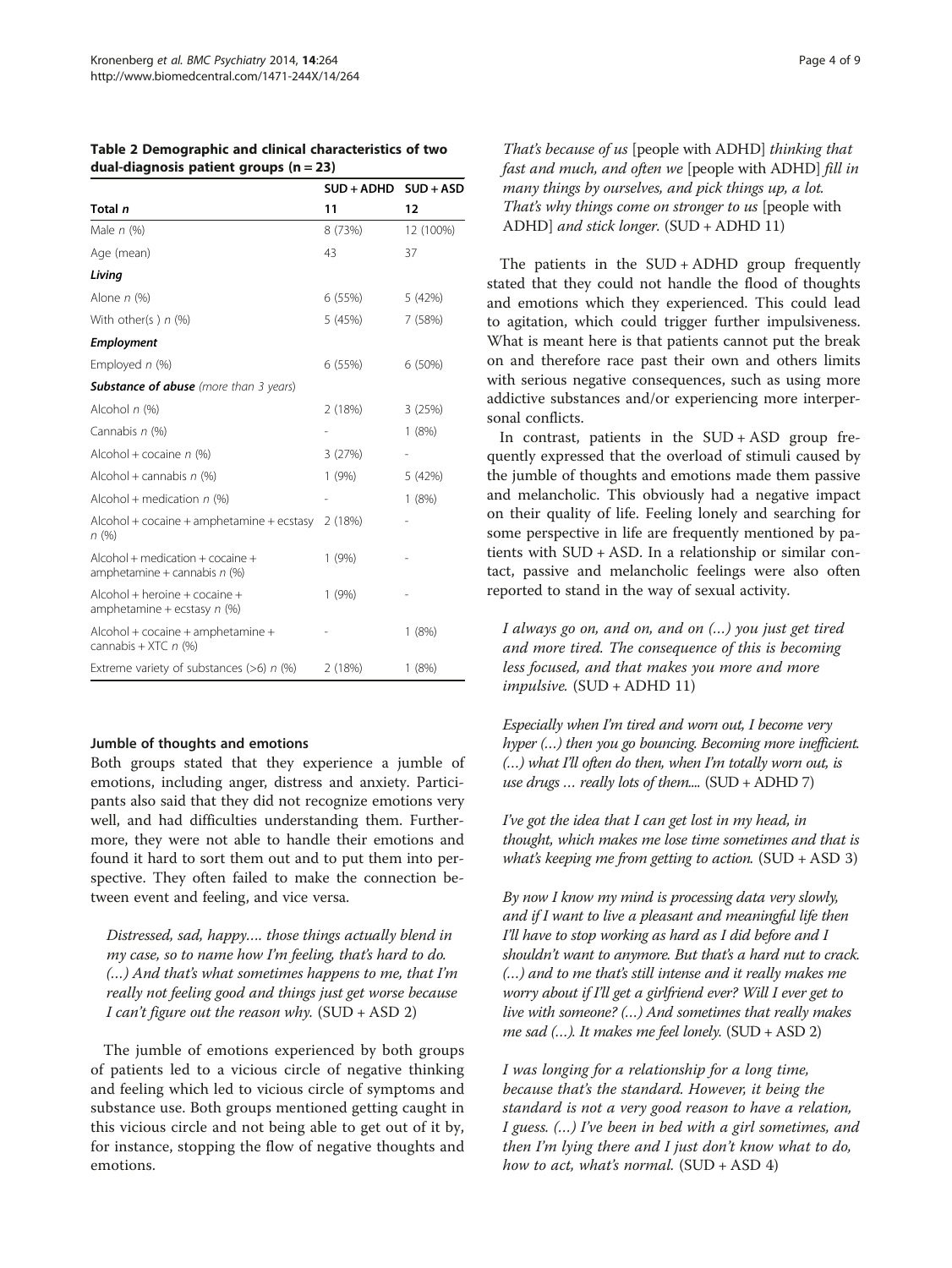### Ambiguity of substance use

Substance use was reported to serve a clear purpose for both of the patient groups. It suppressed the jumble of thoughts and emotions, the agitation, and the melancholia. For the SUD + ADHD group, substance use served to decrease the level of hyperactivity but was also often boundless: one bottle of beer led to the drinking of an entire case. For the  $SUB + ASD$  group, substance use was reported to help suppress the jumble of thoughts and emotions, to help them relax and get through the day, and to help them escape feelings of pure boredom.

Giving myself a bit of peace, so it doesn't get out of control. That my brain stops thinking, particularly. Stops going on, and on, and on. (SUD + ADHD 8)

Then we had children, and the stress got higher. (…) Well, I started drinking, just to inhibit the stimuli, to subdue them. (….) that helped me get through the evening. It was just to survive, not for the booze.  $(SUD + ASD 3)$ 

At the same time, the patients from both groups reported substance use to worsen their symptoms and the problems stemming from their ADHD or ASD.

Especially when I had a relapse or used again, then I noticed becoming disordered for a long period. (…) and that's when you let impulses rule you.  $(SUD + ADHD 11)$ 

It has the effect that I don't function properly, and that I hardly eat (…) Everything gets worse by using.  $(SUD + ASD 10)$ 

Stopping with substance use was reported to produce clear benefits by most of the SUD + ADHD patients. They experienced better physical and mental health as a result of quitting. They nevertheless indicated that quitting was a struggle because everything which their substance use had suppressed came to the surface … and then more intensively. They further observed that balanced use or controlled substance use in moderation was something which they could not manage and therefore not an option.

I can't restrain that, I just do it. I'll blow, quaff or snort, there's no restraint whatsoever. I can't go and drink one beer, one beer becomes a case. (SUD + ADHD 6)

One of the SUD + ASD patients reported that it had been relatively simple to stop and that he was not using anymore, but the remainder of the SUD + ASD group reported still using. These patients also reported searching for a way to achieve a kind of balanced use — mostly with professional guidance.

… I have decided that I won't be quitting drinking fully, because I noticed a great part of my social life will be gone and to me that's not worth it, and I don't know how it could be done without the booze.  $(SUD + ASD 2)$ 

#### **Structure**

Both groups indicated that structure made them function better in many areas of life: daily activities, social relationships, finances, physical health, and sexuality. Having daily activities, a job, and family further helped them structure their lives and gave it meaning. Structure contributed to break out of passivity and control impulsiveness.

But, if you get me sitting at home, then you've got another alcoholic, that doesn't work out. To me, that's my structure, my work and so forth.  $(SUD + ADHD 5)$ 

A company for career counselling helps me to reintegrate in work, and I told them I don't want to work in a big warehouse or with a boss or colleagues that will rouse me, because that will go wrong. And I don't want to go back to my old lifestyle, that I'll just have to smoke a joint in the evening.  $(SUD + ASD 6)$ 

I noticed that when I neglect the housekeeping I also get more noise, more thoughts in my head (…) so I am very occupied with getting more discipline in housekeeping. (SUD + ASD 2)

Both groups further noted  $-$  as indicated in the preceding and following quotations — that substance use disorganized their lives. In a vicious circle, lack of structure contributed to substance use and substance use contributed to a further lack of structure.

When I don't have a reason to get up in the morning  $(...)$ then I tend to stay in bed and take it easy. I'll smoke a joint in the morning and will go back to sleep again. So, I noticed, I need structure in my life. (SUD + ADHD 3)

I find it hard to fill my time  $-I$  don't have many hobbies — although structure is very important. It happened that I got so bored that it made me think: let's drink tonight, so tomorrow I'll sleep it off and then another half day is filled.  $(SUD + ASD 5)$ 

Patients in the SUD + ADHD group reported frequent problems with the actual structuring of activities. They mentioned knowing what they wanted to do, having the necessary skills for social relationships or to make plans, and believing that they could handle matters effectively. But they found it hard to prioritize, keep focus on the task at hand, and stay tuned into to not only their own needs but also the needs of others. The result was major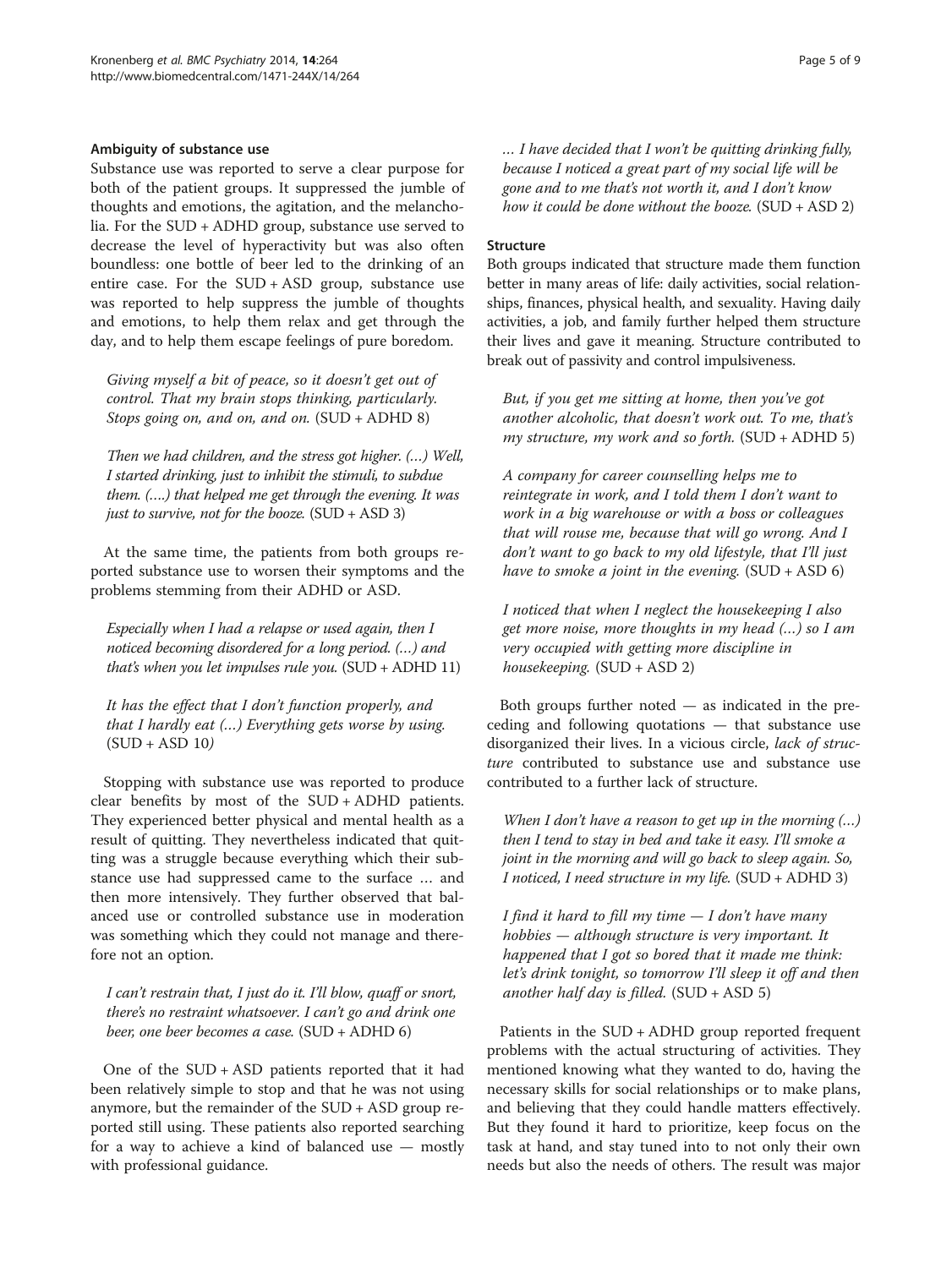<span id="page-5-0"></span>difficulties with maintaining structure, sustaining relationships, and managing finances.

I plan my time very inaccurately, and that takes a lot of energy, takes a lot of effort. (…) Yes, that's the result. I get distracted by impulses, and I get distracted easily, and that is what makes you spend time on the wrong  $things. (SUD + ADHD 11)$ 

I don't know what to do if someone shares his emotions, that makes me become very nervous. So I'll walk away. I had an affair with a woman for four years, and when things went wrong I walked away. I don't know how to handle that. That's not my cup of tea.  $(SUD + ADHD 5)$ 

A lot of debts, once 3000 euros (…) because of my impulsivity, of course. Not because of using weed, no, I just bought all kinds of things. (SUD + ADHD 10)

The SUD + ASD patients also experienced problems with structure but, in contrast to the SUD + ADHD group: they hardly knew how to spend their spare time, how to initiate a social relationship, and how to handle other matters; such as their finances or household.

Things get into a routine, that's what I don't recognize. (…) It may happen that I don't get myself to work or do other things for half a day (…) things seem to get stuck in my head, like a needle in the groove of a record, and I can't get out of it.  $(SUD + ASD 11)$ 

It doubles the handicap that you've got, makes it really hard to take stock of situations. And the drugs make you think even more … like … well … like passive. You get even more passive. (SUD + ASD 6)

The thought of starting a social relationship or becoming socially active is reported to make most of the patients in the SUD + ASD group feel anxious and insecure. They reported not being able to easily join in with others and use substances to help them do this. Substance use suppressed feelings of insecurity and overstimulation/oversensitivity, made it easier for them to tune into people/situations, and helped them focus and react during interactions.

But, when I have got to sit in sober, that really gives me the jitters.  $(SUD + ASD 5)$ 

… it [using alcohol] makes it easier to put things in words, put it in words more quickly, react faster.  $(SUD + ASD 3)$ 

A number of the patients in the  $SUB + ASD$  group also reported lacking sufficient insight in their finance, because they did not take initiative and felt they were not able to keep track of their finances.

I handed over financial and administrative matters to an administrator, voluntarily. In the past, those were daily activities that I didn't get to. I noticed it, of course, that pile of bills lying there. But no, I was too scared to start on them.  $(SUD + ASD 4)$ 

Overall, the interviews showed the patients getting caught in a vicious circle of symptoms and substance use in every life domain.

## **Discussion**

With regard to the everyday life consequences of SUD with co-occurring ADHD or ASD, it can be concluded that the underlying mechanisms appear to differ for the groups (i.e., impulsivity vs. passivity) but that the everyday life consequences of having a dual disorder are similar: both groups get caught in a vicious circle of symptoms and substance use. The cycle is more or less the same for the two groups: a jumble of thoughts and emotions; increased symptoms (i.e., impulsiveness or passivity); decreased structure; increased substance use; and occurrence of even more jumbled thoughts and emotions (see Figure 1). For both groups of patients, the jumble of thoughts and emotions can lead *directly* to agitation and substance use, which initially ameliorates the symptoms but exacerbates them later: for the SUD + ADHD group, substance use typically leads to increased impulsiveness; for the SUD + ASD group, substance use typically leads to increased passivity. In the long run, SUD increases the ADHD or ASD symptoms and interferes with self-management.

Both groups function better when there is sufficient structure. However, substance use destroys structure,

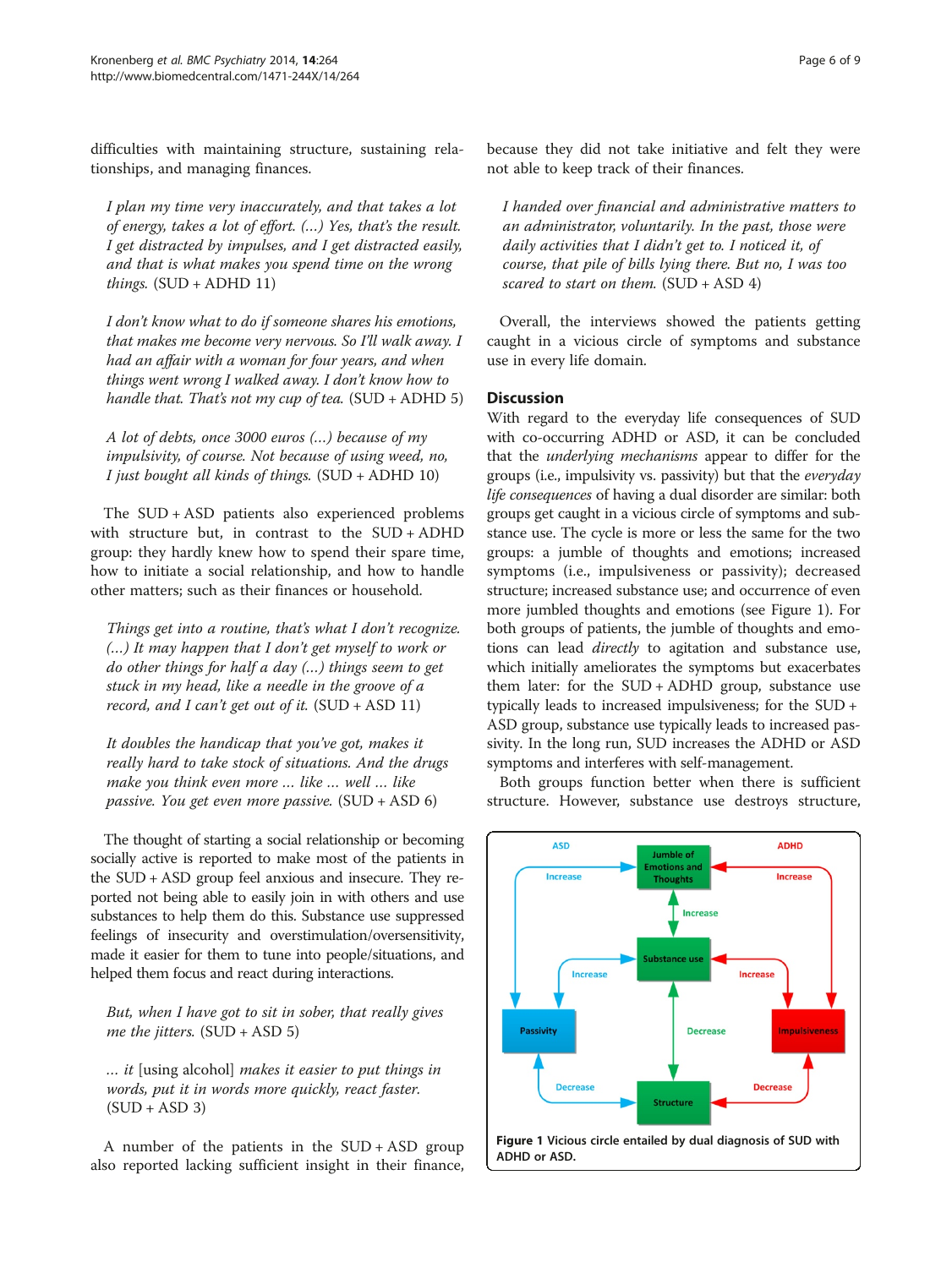and this lack of structure can lead to a vicious circle of increased substance use. The SUD + ADHD group of patients mainly lacks inhibition of impulsiveness and therefore has considerable difficulties focusing as well as maintaining structure. This created a situation of agitation and thereby increased substance use and heightened impulsivity, with a further loss of structure and increased substance abuse as an outcome. In contrast, the  $SUB + ASD$  group has problems with initiation, the management of daily responsibilities, and getting into and holding on to structure. The outcome is passivity and melancholia, which can lead to substance use as a form of coping (see Figure [1](#page-5-0)).

In their review, Kushner & Mueser [\[19](#page-8-0)] described four models explaining the high prevalence of comorbid substance use disorders and other psychiatric disorders; the common factor model, the secondary substance abuse model, the secondary psychopathology model, and the bidirectional model. The current study contains various examples of processes consistent with each of these models: impulsivity as a common vulnerability factor, substance abuse to reduce dysphoria or to facilitate social engagement, substance abuse leading to impulsive behavior or passivity, and - most of all - the presence of (bidirectional) vicious circles of increasing substance abuse and increasing psychopathology.

## Dealing with impaired executive functioning

A possible key to treatment of SUD with a co-occurring ADHD or ASD and thus breaking the vicious circle of symptoms and substance use is attention to their cognitive or so-called executive functioning (EF). The problems that are solved by EF are essential for adequate social functioning. EF is essential for adequate functioning in two main domains: inhibition and meta-cognition. Inhibition refers to the ability of the individual to inhibit motor, verbal, cognitive, and emotional activities. Meta-cognition refers to the individual's nonverbal working memory, verbal working memory, planning abilities, problem-solving abilities, and emotional self-regulation [\[16](#page-8-0)].

For alcohol-dependent patients, research shows that almost all executive functions are impaired [\[17](#page-8-0)-[21](#page-8-0)]. For the patients in our study and thus patients with a dual diagnosis of ADHD or ASD and a co-occurring SUD, an accumulation of EF impairments may thus be the case.

Barkley [\[16](#page-8-0)] recently found ADHD patients to have both impaired inhibition and impaired meta-cognitive functioning (i.e., both non-verbal and verbal working memory limitations). Not being able to concentrate or remember things for a longer period of time, patients with ADHD may move from task to task without reengaging or finishing a task and thus leave a series of uncompleted tasks behind them. This is consistent with what we found in the present study for SUD + ADHD

patients who reported being impulsive, problems focusing, trouble keeping focused, and difficulties maintaining structure in several areas of their lives. SUD may thus worsen the problems of patients with ADHD. This means an accumulation of EF impairments.

ASD is also associated with impairments of both inhibition and meta-cognition [\[22,23](#page-8-0)]. Patients with ASD have been shown to have problems with intention formation (i.e., performance planning), intention initiation (i.e., switching, time monitoring) and execution (i.e., task completion, switching, planning adherence, efficiency). Flexibility remains particularly impaired across ages in ASD, whereas working memory, initiation, and organization become increasingly problematic over time. SUD may thus worsen the problems for patients. This means an accumulation of EF impairments. This pattern of findings is consistent with what we detected in the present study for the SUD + ASD patients who reported being passive, difficulties with structure, and problems organizing various areas of their lives.

#### Clinical implications

The results of this qualitative, interview study show how SUD creates a vicious circle of symptoms and substance use in patients with a dual diagnosis of SUD and ADHD or ASD. We also gained insight with this information into what clinicians can do to break the vicious circle of symptoms and substance use: SUD + ADHD patients should be helped to refrain from action and  $SUB + ASD$  patients should be helped to take action. Patients should be helped to create and maintain structure in their lives, and their self-management skills need to be strengthened to do this. In addition,  $SUD + ASD$  patients may initially be offered controlled substance use in the absence of appropriate behavioural alternatives for the realization of a treatment goal. A patient with SUD + ASD, for example, may be helped to engage in social activities with reduced drinking (i.e., controlled substance use) and thus to master the behavioural repertoire needed to participate in social activities [\[24\]](#page-8-0).

Clinicians should nevertheless realize that reduced substance use or total abstinence will not always result in better planning, greater structure, or increased initiative. The cognitive impairments arising from SUD add to the often chronic, cognitive impairments associated with ADHD and ASD, which means that reductions in substance use may *help* but are not very likely to fully restore the cognitive functioning of individual with a dual diagnosis of SUD and ADHD or ASD. The goal of the treatment and care for these patients should thus be maximization of their long-term welfare — however the patient defines this by helping them to break the vicious circle of symptoms and substance use. Support, reinforcement of available skills, and viable alternatives for cognitive impairments should always thus be considered.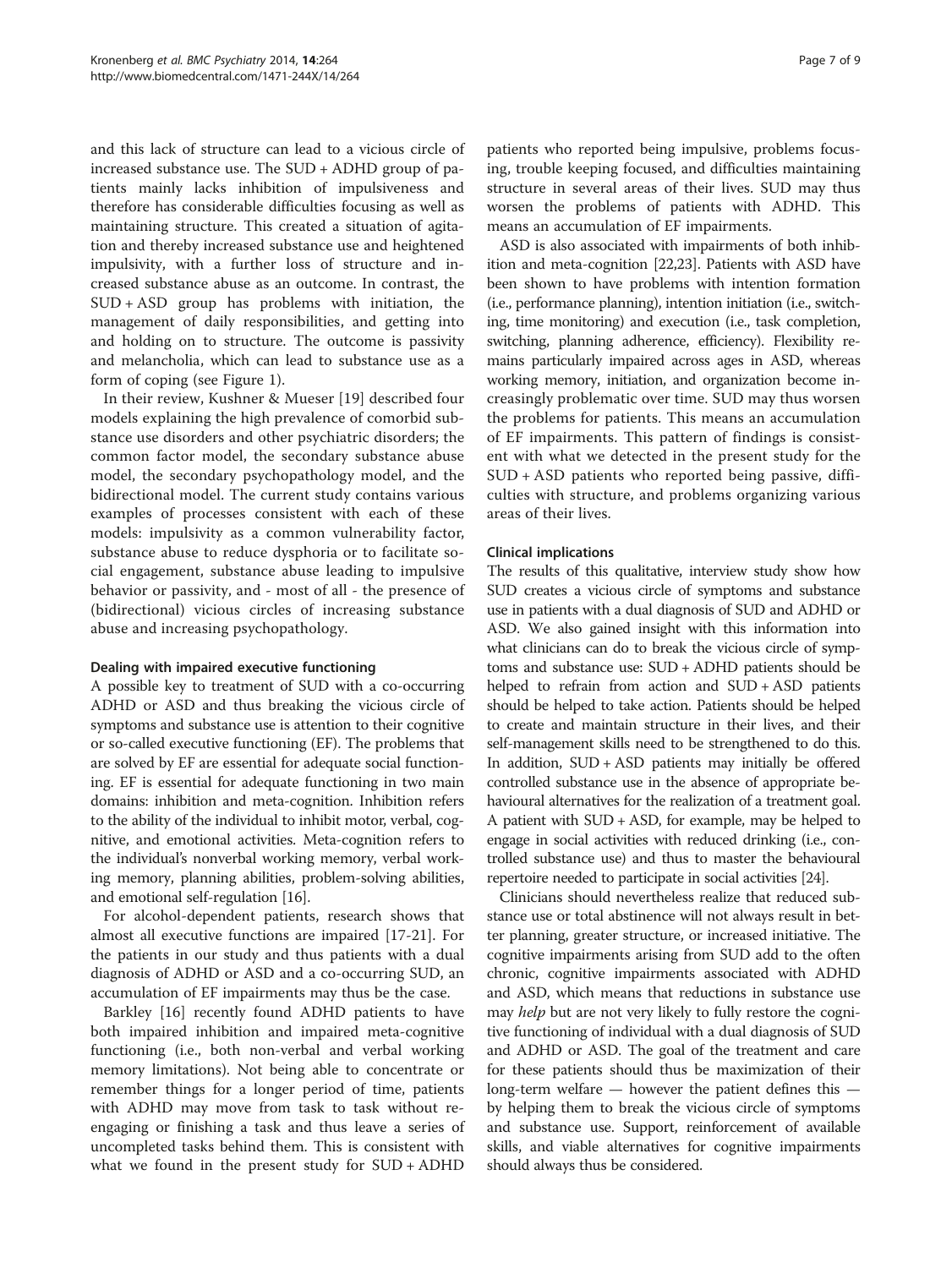#### <span id="page-7-0"></span>Strengths and limitations of the present study

The conduct of the interviews in the present study by two independent researchers increases credibility and reliability [\[25](#page-8-0)]. Analysis of the data was performed by the two researchers independently and final coding was based on consensus between the two researchers. Data saturation was reached when coding the statements selected from the transcripts for discussion topic, main themes, and relevant points, which indicates the validity of the study [\[26](#page-8-0)].

The group of responders and non-responders were comparable with regard to the intensity of care, which suggests that our patient population was representative. A limitation of the study was that the researchers did not use cross-over blind coding, which would have added to the reliability. Other possible limitations were that the SUD + ASD group included only males and that cooccurring mental health conditions aside from ADHD and SUD or ASD and SUD were not assessed.

### Conclusions

With regard to the everyday life consequences of SUD with co-occurring ADHD or ASD, it can be concluded that the underlying mechanisms appear to differ for the groups (i.e., impulsivity vs. passivity) but that the everyday life consequences of having a dual disorder are the same: both groups get caught in a vicious circle of symptoms and substance use. Our findings show SUD cooccurring with ADHD or ASD to be associated with EF impairments and thus have consequences for the daily life functioning and social interactions of patients. To help patients cope with these cognitive deficits, their treatment and care should be aimed at the areas of time management, organization, problem solving, self-control, motivation, and the regulation of emotions [\[27](#page-8-0)]. An integrated cognitive behaviour therapy protocol [\[28\]](#page-8-0) possibly in combination with atomoxetine [\[29](#page-8-0)] or high doses of methylphenidate [\[30\]](#page-8-0) appears promising for the treatment of SUD + ADHD. Further research is nevertheless needed in these areas. To our knowledge, the treatment of co-occurring SUD + ASD has not yet been studied. Considering the negative consequences for the everyday lives of the patients, the treatment possibilities for this dual diagnosis group should be studied.

Further examination of the actual experiences of patients is needed to provide a clear basis for their treatment. The treatment and care experiences of patients with ADHD or ASD and a co-occurring SUD should be examined, for example, in order to gain insight into their opinions about what contributes to their recovery and which coping strategies should be reinforced and stimulated.

#### Competing interests

WB has received honoraria from Lundbeck, Merck Serono, Schering-Plough, Reckitt Benckiser, Pfizer, and Eli Lilly; speakers fees from Lundbeck; investigator

initiated industry grants from Alkermes, Neurosearch, and Eli Lilly; is a consultant to Lundbeck, Merck Serono, Schering-Plough, and Teva; and has performed paid expert testimony for Schering-Plough.

LK has received funding from Dimence regarding a PhD-study.

#### Authors' contribution

LK was responsible for the study design, collected the data and was responsible for analyses and interpretation and for drafting and revising the manuscript; KS collected the data and was responsible for analyses; PG, WB and TA participated in the study design, contributed to the analyses and interpretation of the data and contributed to drafting and revising the manuscript. All authors read and approved the final manuscript.

#### Authors' information

LM (MSc MANP RN) is director and head tutor of residency training MANP mental health, member of the scientific board and Nurse Practitioner at a Dual Diagnosis Department. KS (MANP RN) is Nurse Practitioner at an Assertive Community Treatment department. PG (PhD MANP RN FEANS) is Professor Mental Health Care. WB (MD PhD) is Professor of Psychiatry and Addiction. TA (PhD RN FEANS) is Professor of Quality of Care and Professor of Public health and Caring Sciences.

#### Acknowledgements

We would like to thank all participating patients for their time and effort to contribute to this study. This study could not have been accomplished without them.

Mrs. Sandra van der Weijde contributed to this study administering the recruitment of the participants and the planning of the interviews, and transcribing the interviews verbatim.

The Dual Diagnosis Department of Dimence facilitated the recruitment of participants and provided accommodation for the interviews. Dimence funded a PhD-study on behalf of LK, and for that they funded this study because it forms a part of the PhD-study.

#### Author details

<sup>1</sup>Department of residency training MANP mental health, Dimence, P.O. Box 50037400 GC, Deventer, The Netherlands. <sup>2</sup>Dual Diagnosis Department, Dimence, Deventer, The Netherlands. <sup>3</sup>Assertive Community Treatment Dimence, Deventer, The Netherlands. <sup>4</sup>Saxion University of Applied Sciences Expertise in Centre of Health, Social Work & Technology, Deventer, The Netherlands. <sup>5</sup>SCBS, Dimence, Deventer, The Netherlands. <sup>6</sup>Scientific Institute for Quality of Healthcare, Radboud University Nijmegen Medical Centre, Nijmegen, The Netherlands. <sup>7</sup>Amsterdam Institute for Addiction Research Academic Medical Center University of Amsterdam, Amsterdam, The Netherlands. <sup>8</sup>Centre for Health Services and Nursing Research, KU Leuven, Leuven, Belgium. <sup>9</sup>Department of Public health and Caring Sciences, Uppsala University, Uppsala, Sweden.

#### Received: 10 March 2014 Accepted: 10 September 2014 Published online: 19 September 2014

#### References

- 1. Murthy P, Chand P: Treatment of dual diagnosis disorders. Curr Opin Psychiatry 2012, 25:194–200.
- 2. Regier DA, Farmer ME, Rae DS, Locke BZ, Keith SJ, Judd LL, Goodwin FK: Comorbidity of mental disorders with alcohol and other drug abuse. Results from the epidemiologic catchment area (ECA) study. The journal of the American Medical Association 1990, 264:2511–2518.
- 3. Watkins KE, Hunter SB, Wenzel SL, Tu W, Paddock SM, Griffin A, Ebener P: Prevalence and characteristics of clients with co-occurring disorders in outpatient substance abuse treatment. Am J Drug Alcohol Abuse 2004, 30:4:749–764.
- 4. Kelly TM, Daley DC, Douaihy AB: Treatment of substance abusing patients with comorbid psychiatric disorders. Addict Behav 2012, 37:11-24
- 5. Wilens TE, Morrison NR: The intersection of attention-deficit/hyperactivity disorder and substance abuse. Curr Opin Psychiatry 2011, 24:280-285.
- 6. Van Emmerik-Van OK, Van de Glind G, Van den Brink B, Smit F, Crunelle CL, Swetsa M, Schoevers RA: Prevalence of attention-deficit hyperactivity disorder in substance use disorder patients: A meta-analysis and meta-regression analysis. Drug Alcohol Depend 2012, 122:11–19.